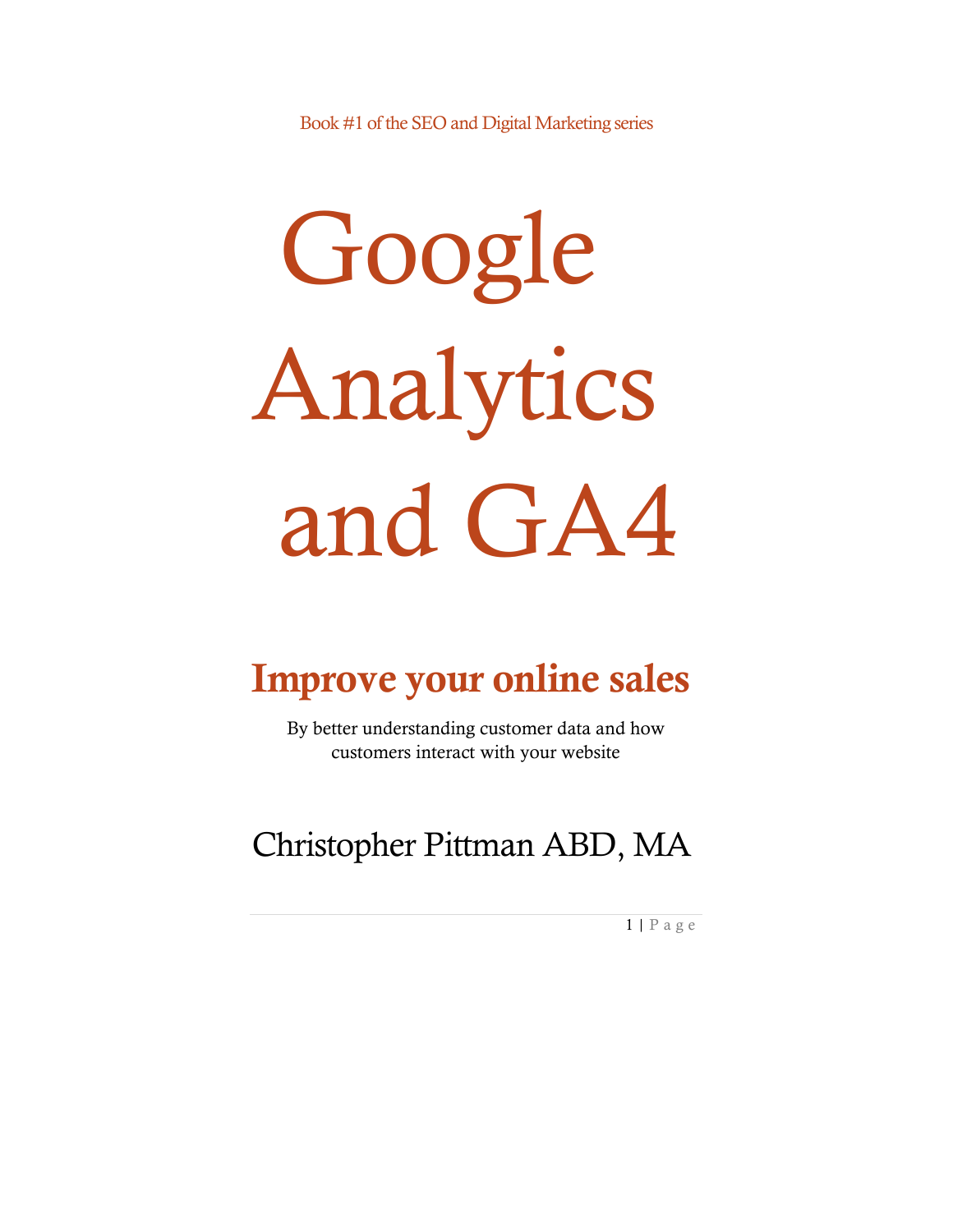#### Copyright © Christopher Pittman

All right reserved. No Part of this book maybe reproduced in any form or by any electronic means, including information storage and retrieval systems, without permission in writing from the publisher, expect by reviewers, who may quote brief passages in a review.

#### ISBN: 9798471742178

First printing October 2021

Published by SMP Publishing

Kingsport Tennessee

Visit SMP.com/Publishing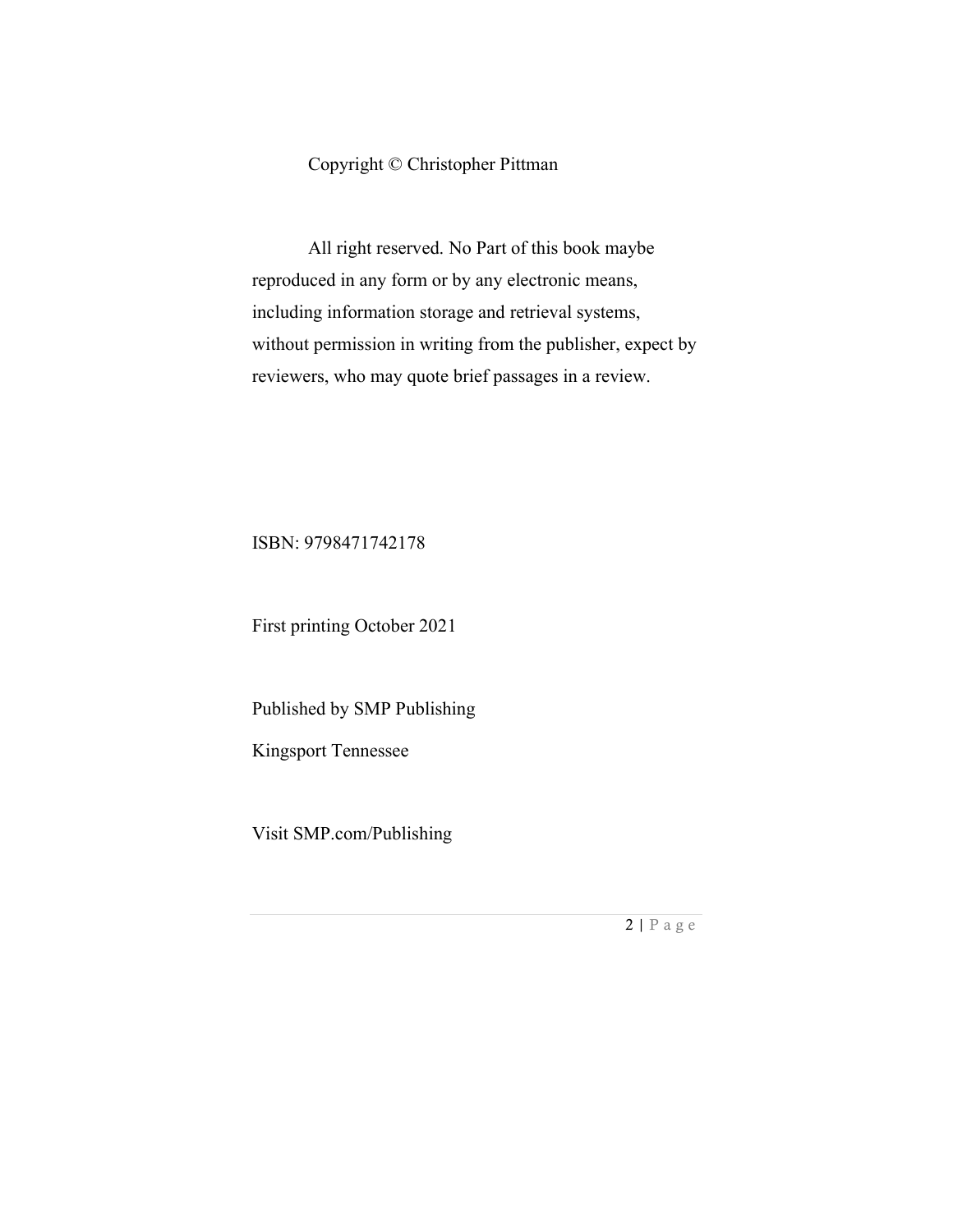To my wife, we have spent the last few years taking the impossible steps together walking from blessing to blessing in faith. I can think of no better way to spend the rest of my life and no better person to spend it with.

To my dedicated research assistant Seth without you dealing with all the crazy, this would not be possible. Words cannot express my gratitude for you.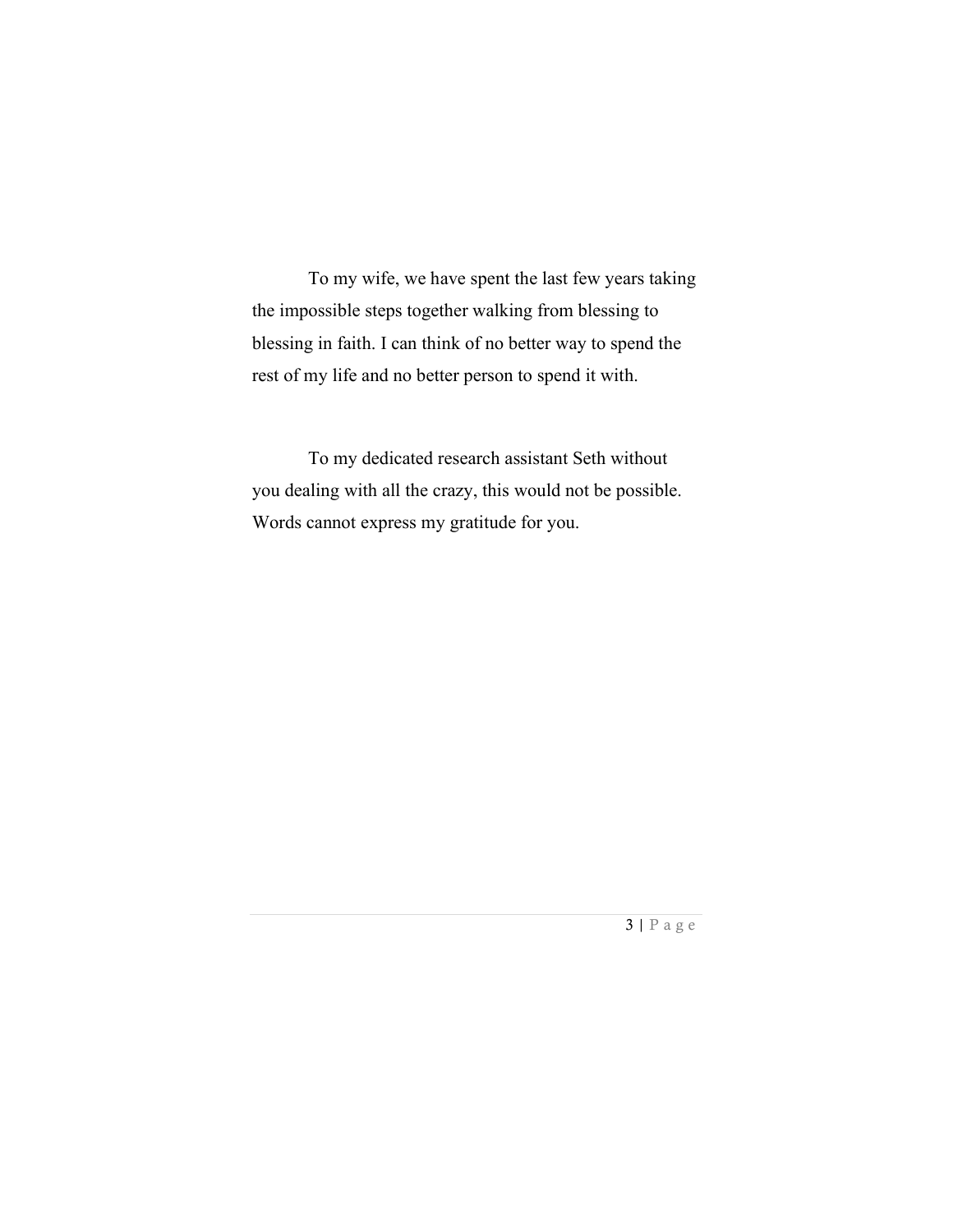#### About the author

Christopher has spent his career helping small businesses working as a consultant in the area of digital marketing helping teach and coach small companies on the tools they can use to compete with larger companies. He often reflects on how bad it hurts to watch a small business fail because they did not know how to compete in the online space.

This book and the SEO and Digital Marketing series stands in this gap between hiring high priced consultants and doing nothing.

Above anything Christopher does not want any more American small businesses to fail because they simply did not have the tools or the knowledge to compete in the digital marketplace.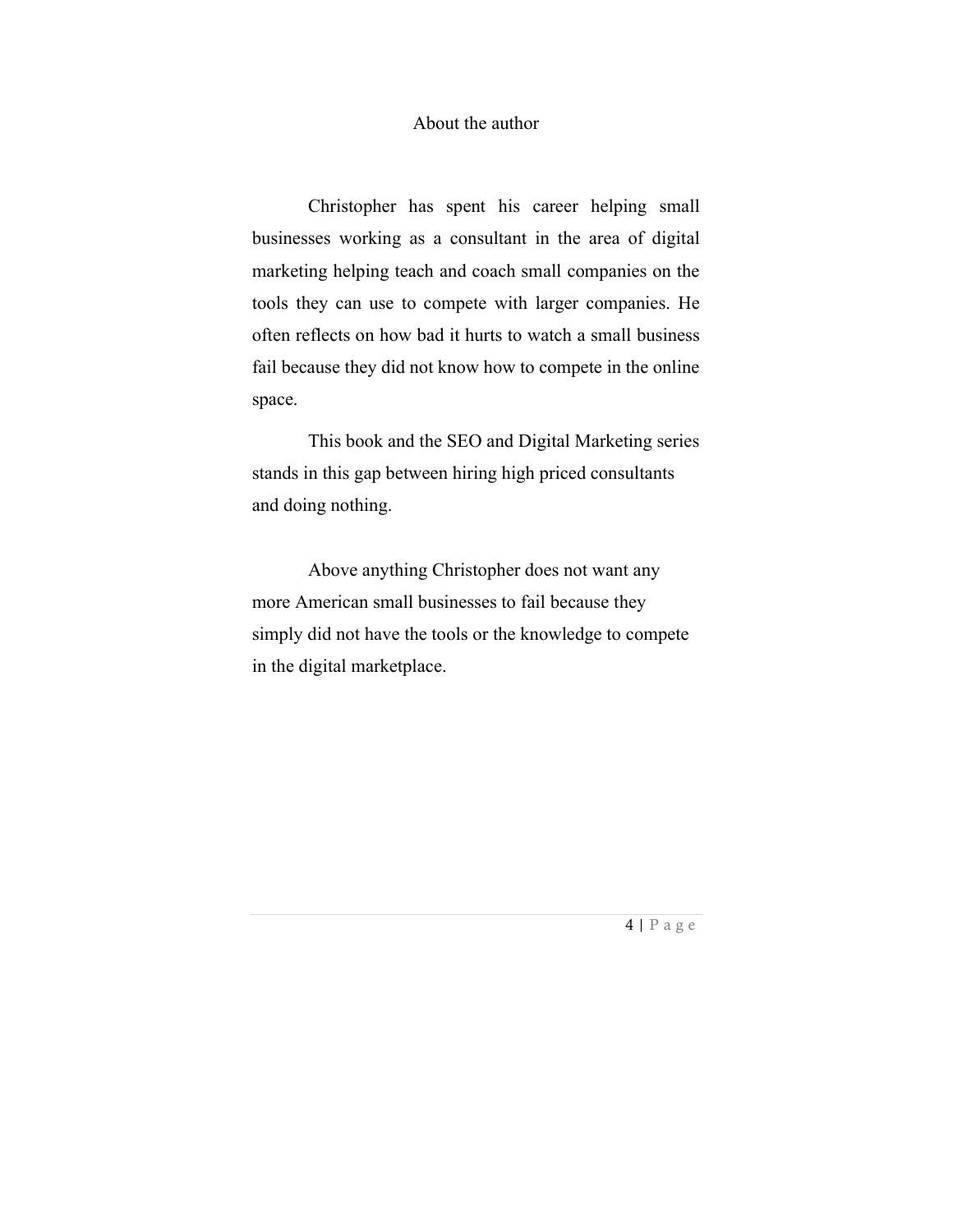This book is part of a more extensive collection of books in the SEO and Digital Marketing series These books together cover a broad range of Search Engine Optimization topics, including the tools you need to be successful at the business of Search engine optimization.

Google analytics and GA4 will cover the basics of how to set up an account, monitor traffic, and even use Google analytics to do basic website optimization on an ecommerce website. If you are starting in the field or need to brush up on the basics, this is the book to help with Google analytics. If you are more advanced, you may want to see Search Engine Optimization and the Advance guide to Google analytics.

As Google now requires the use of GA4 Google analytics 4 for new accounts, both the old Google Analytics and the new GA4 will be covered. In most cases, these accounts have the same systems, and if the setup is the same, I will place two images, one of the older Google Analytics accounts and one of the newer GA4.

 $5 | P \text{ a g e}$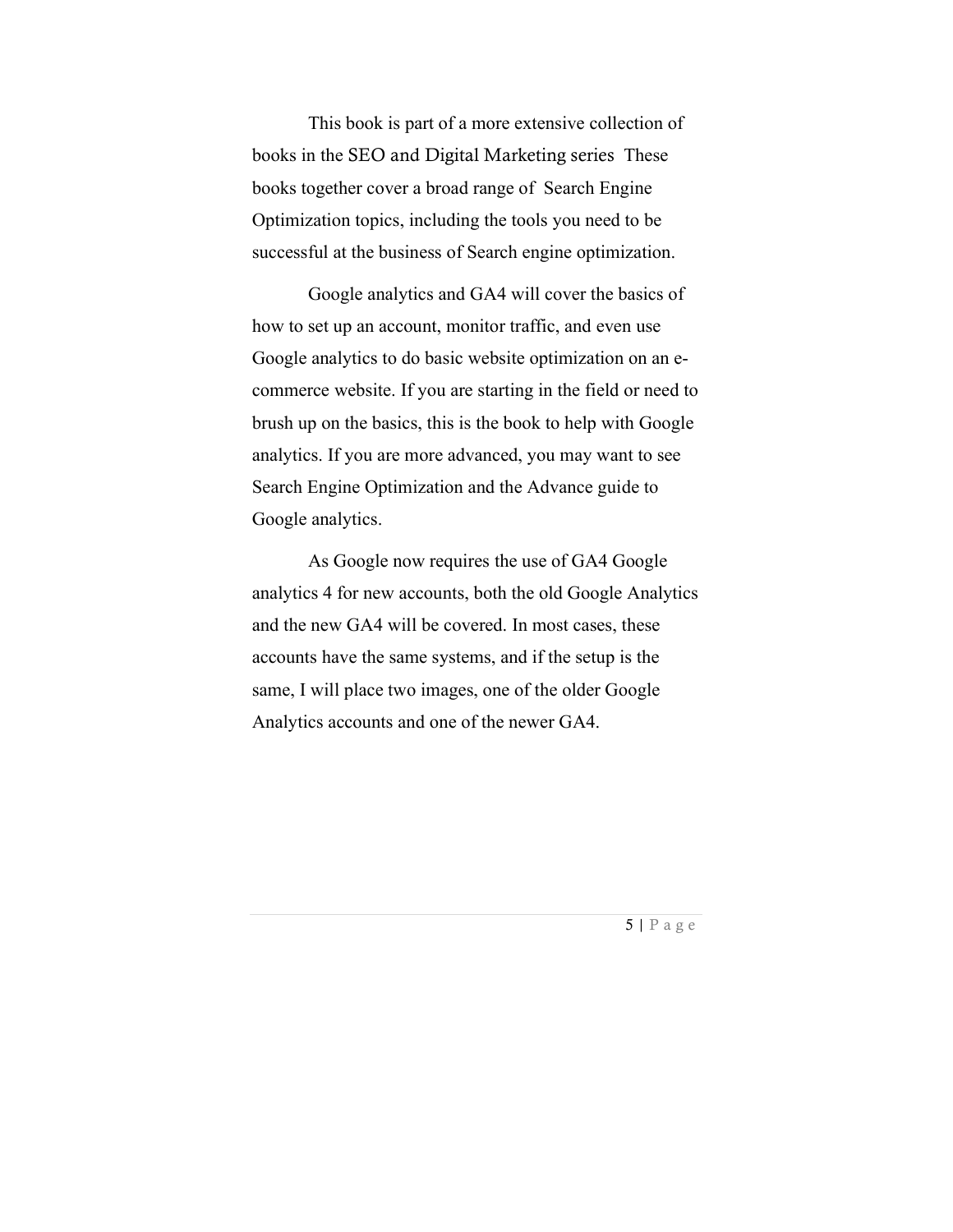|         | Analytics                        | All accounts > UA - Google Merchandi<br>1 Master View - | Q Try searching "Top channels by users" |                   |                     |                     |  |
|---------|----------------------------------|---------------------------------------------------------|-----------------------------------------|-------------------|---------------------|---------------------|--|
| ٠       | Home                             | Google Analytics Home                                   |                                         |                   |                     |                     |  |
| $+37.$  | Customization                    |                                                         |                                         |                   |                     |                     |  |
| REPORTS |                                  | Users                                                   | Revenue                                 | Conversion Rate   | Sessions            |                     |  |
|         | > © Realtime                     | 13K<br>15.8%                                            | <b>S31K</b><br>4 24.3%                  | 3.13%<br>124.5%   | <b>16K</b><br>15.3% |                     |  |
| ՟       | Audience                         |                                                         |                                         |                   |                     |                     |  |
| $+3+$   | Acquisition                      |                                                         |                                         |                   |                     | 38                  |  |
|         | $\triangleright$ $\Box$ Behavior |                                                         |                                         |                   |                     |                     |  |
|         | Conversions                      |                                                         |                                         | <b>CONTRACTOR</b> |                     | 28                  |  |
|         |                                  |                                                         |                                         |                   |                     |                     |  |
|         |                                  | <b>CONTRACTOR</b>                                       |                                         |                   |                     |                     |  |
|         |                                  |                                                         |                                         |                   |                     | 180                 |  |
|         |                                  |                                                         |                                         |                   |                     | ō                   |  |
|         |                                  | $\overline{z}$<br>21 <sub>00</sub>                      | 23                                      | 24<br>25          | 26                  | 27                  |  |
|         |                                  |                                                         |                                         |                   |                     |                     |  |
|         |                                  | Last 7 days =                                           |                                         |                   |                     | AUDIENCE OVERVIEW > |  |
|         |                                  | How do you acquire users?                               |                                         |                   |                     |                     |  |
|         |                                  |                                                         |                                         |                   |                     |                     |  |
|         |                                  | <b>Traffic Channel</b>                                  | Source / Medium                         | Referrals         |                     |                     |  |
| 5       | Attribution <sup>ers</sup>       |                                                         |                                         |                   |                     |                     |  |
| O       | Discover                         |                                                         |                                         |                   |                     | 56                  |  |
| ٠       | Admin                            |                                                         |                                         |                   |                     | 2.5K                |  |
|         | $\epsilon$                       |                                                         |                                         |                   |                     | 2k                  |  |

#### Google analytics



 GA4 note the GA4 home page has been updated with several additional selectors and options if these are not covered in the body of this book then there will be notes about it in the additional notes on GA4 chapter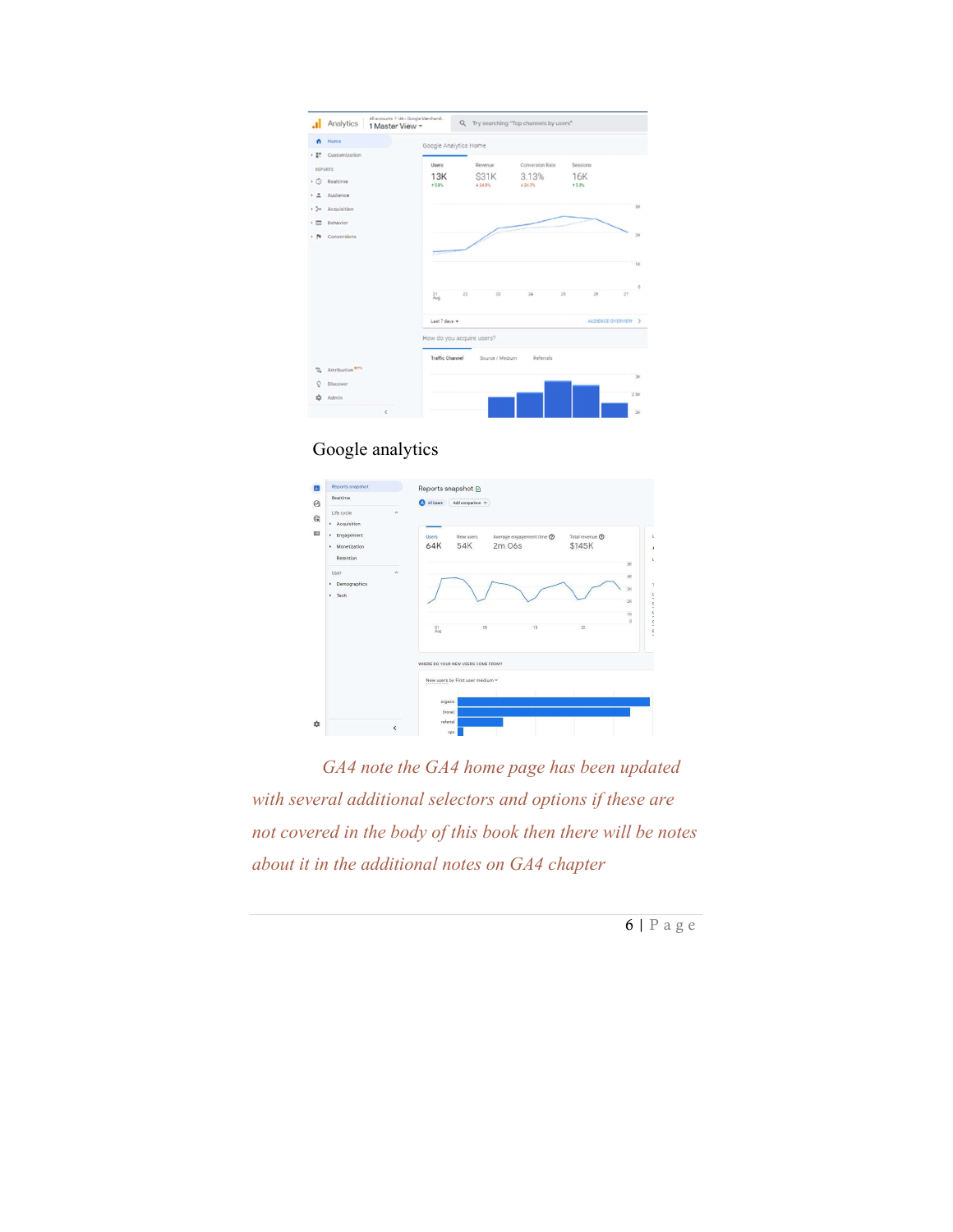In some cases, the GA4 data is in a new location, re-labeled, or how it is reported has changed; in these cases, a GA4 Note is added

G.A. Note that this book covers both Google analytics and the new GA4 accounts often; these changes are minor, such as the look and feel of the page above. In cases where more explanation is needed, a GA4 Note will be added to the section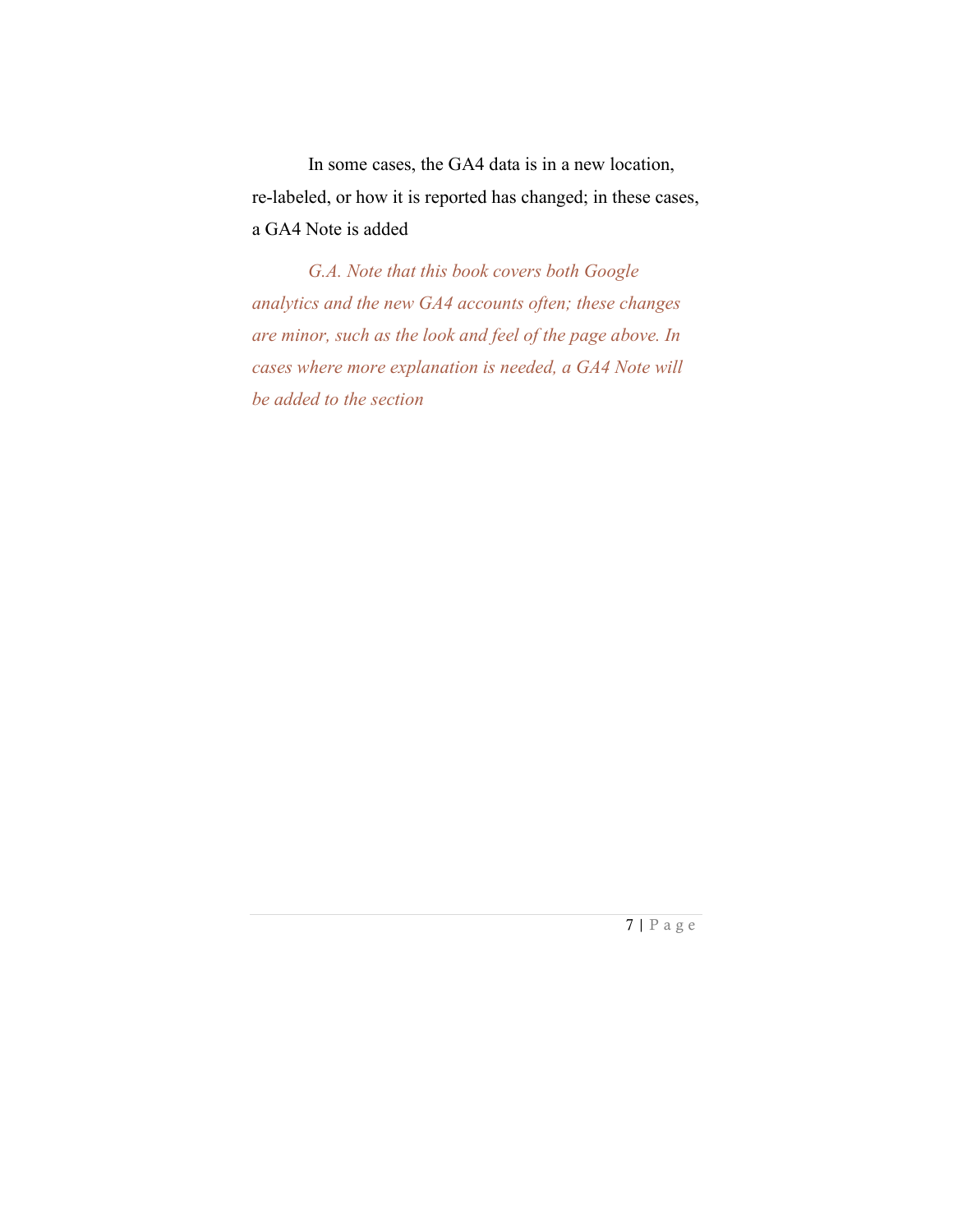## Index page

Digital analytics

Using digital analytics to grow your Business

How Google Analytics works

15 terms and definitions you should know

Creating a Google Analytics account

Connecting Google analytics to a website

Google Analytics user interface

Audience reports

Acquisition reports

Behavior

Google ads

Google Admin panel

Additional notes on GA4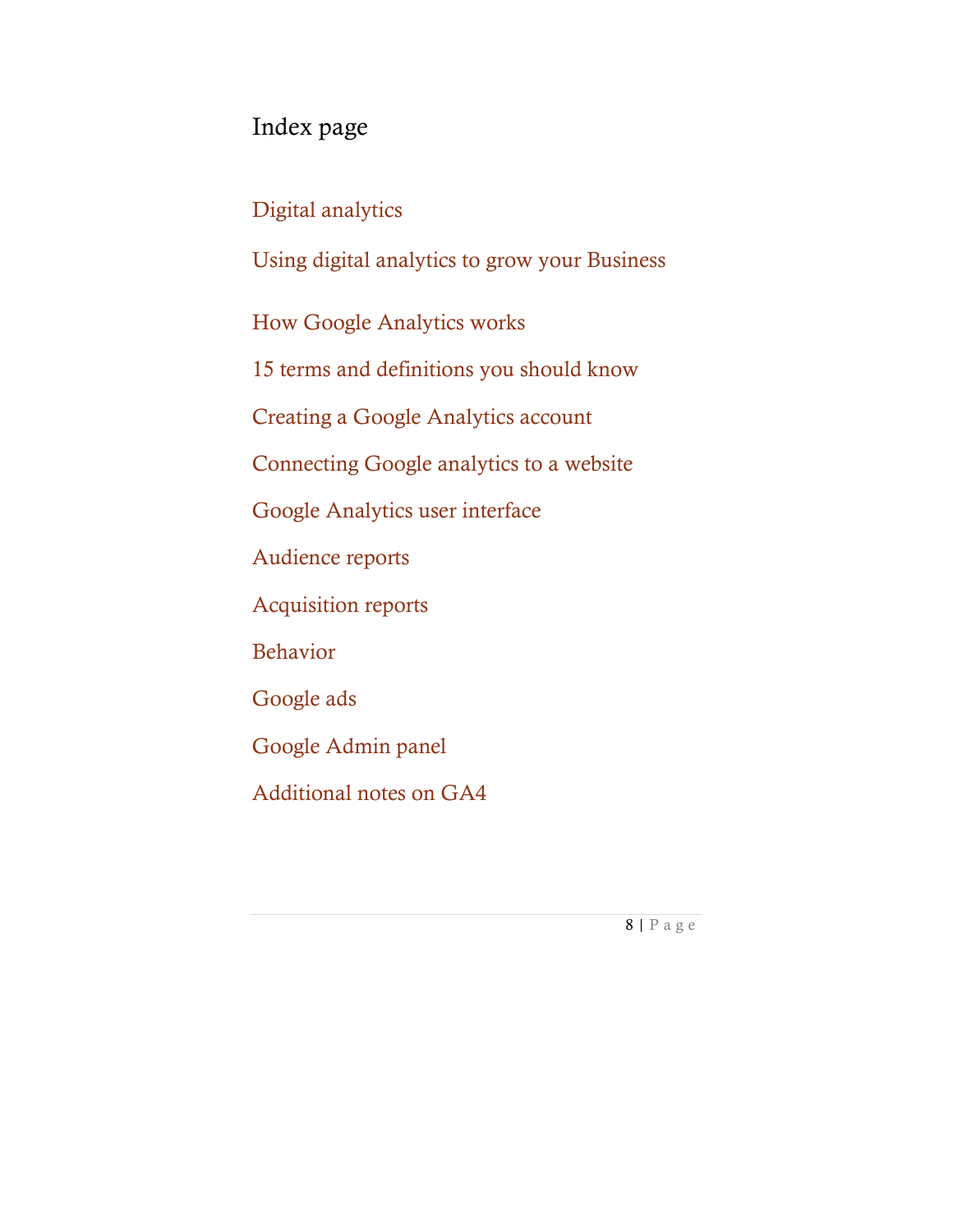#### Digital analytics

A business's digital footprint can make or break them. Digital analytics needs to be used to make sure your time, energy, and money are not being wasted. Just like you would not turn on your A.C. in the middle of summer, then open all the doors and windows. Not monitoring your digital input and output is the same as turning the A.C. on and opening every door and window forever. Proper digital analytics and monitoring will also save you from wasted spending in the wrong areas.

Digital analytics is the process of collecting data from users as they interact with the website and providing you with a picture representation of that data. Research has told us that people buy products and services in stages. Analytics can show the acquisition of new users or pages viewed by the user while on the website and conversion. The user has become a customer, either through purchase, signing up for a newsletter, or interacting with a blog. Digital analytics then allows you to take this information and make better-informed decisions. Such as analyzing the data from your marketing campaigns to see which ones turn into sales so you can expand these efforts. Digital analytics also shows you if customers are having trouble with any

 $9 | P \text{ a g e}$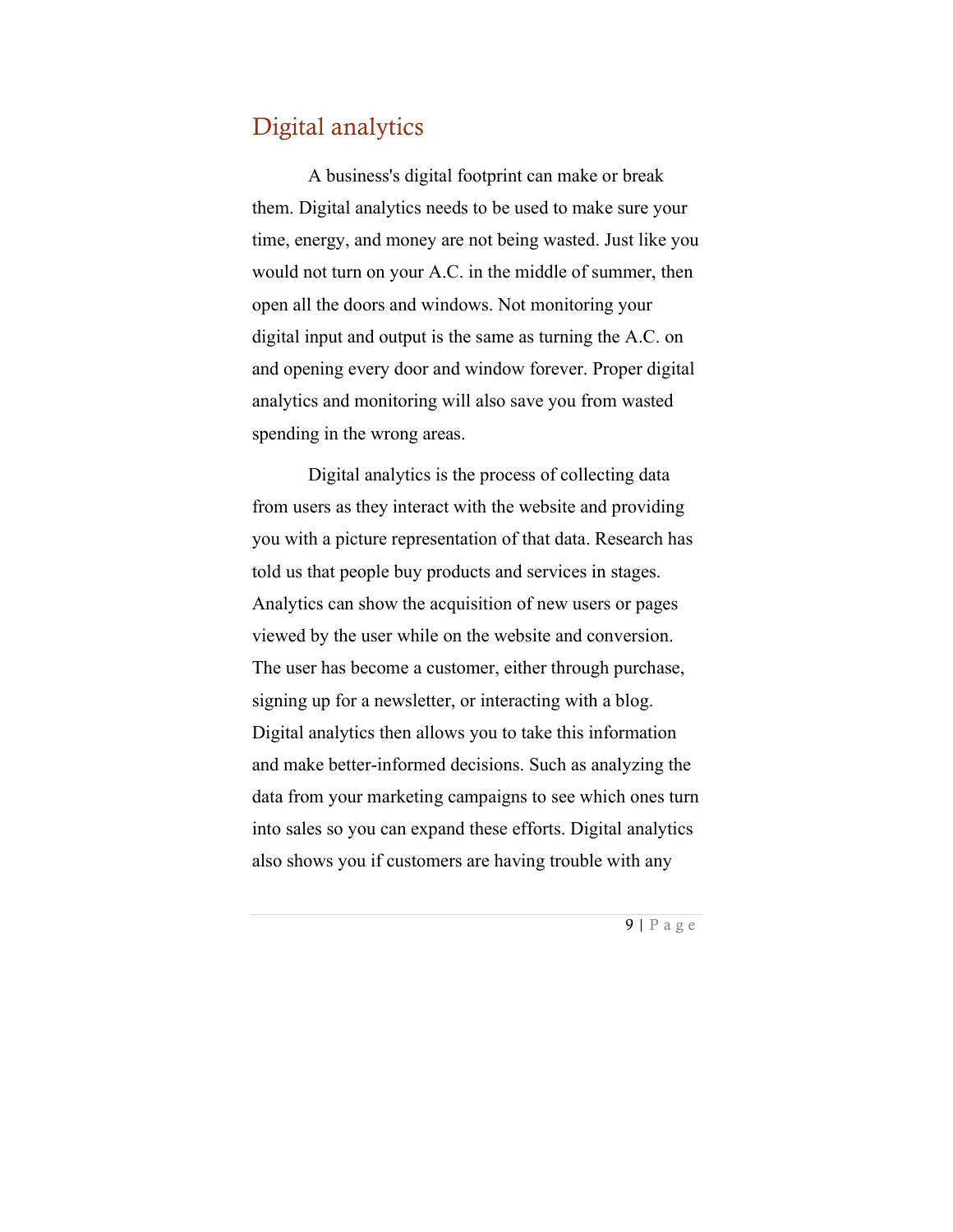step on your website. It can show you if users engaged your website on a mobile device or a desktop computer and how quickly your website responds to a customer's request.

Just think how helpful it would be to know users saw your advertisement on Snapchat; they generally went to page A of your website. Users that saw your advertising playing video games went to page B of your website. Customer behavior can provide you with a wealth of information that can generate growth for your business or website.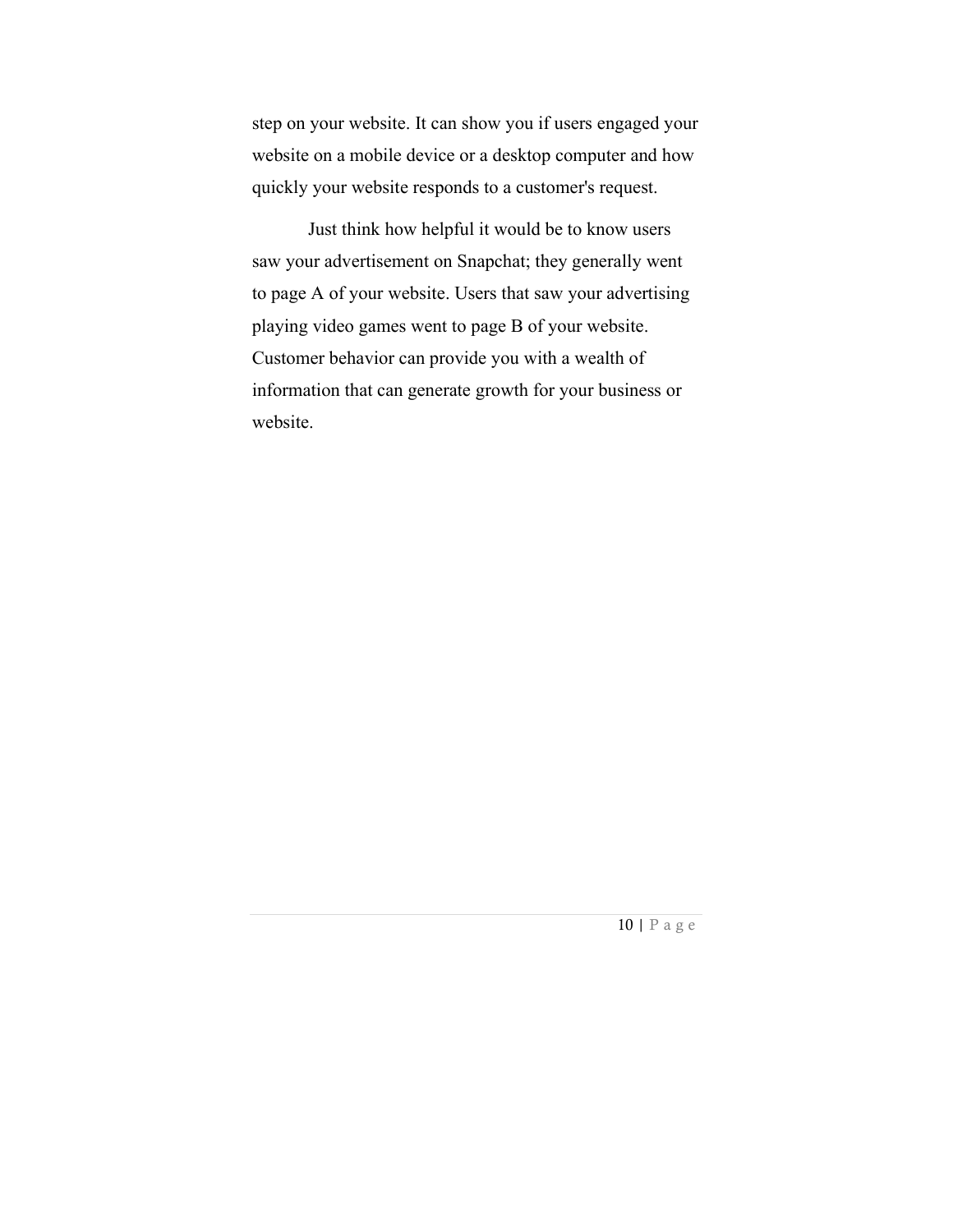### Using digital analytics to grow your Business

It doesn't matter the business; digital analytics can help grow your business if you have a digital footprint. I will briefly walk through the major components of the Digital Analytics home page in Google Analytics. Provide you with an overview of how it can help you grow your website or business later in this book. As we get deeper into each area, I will give you more detail about it and how every area can provide information to grow your business online.

 When you first log into Google Analytics, you're going to see a dashboard very similar to this one. What we are looking at is how the data shows us a comparison of data over time. This is useful for evaluating if a change is needed on the website or not and when changes have been made, are they giving us our desired impact.

Note this book covers both Google analytics and the new GA4 accounts often; these changes are minor such as the look and feel of the page like below. In cases where more explanation is needed, a GA4 Note will be added to the section